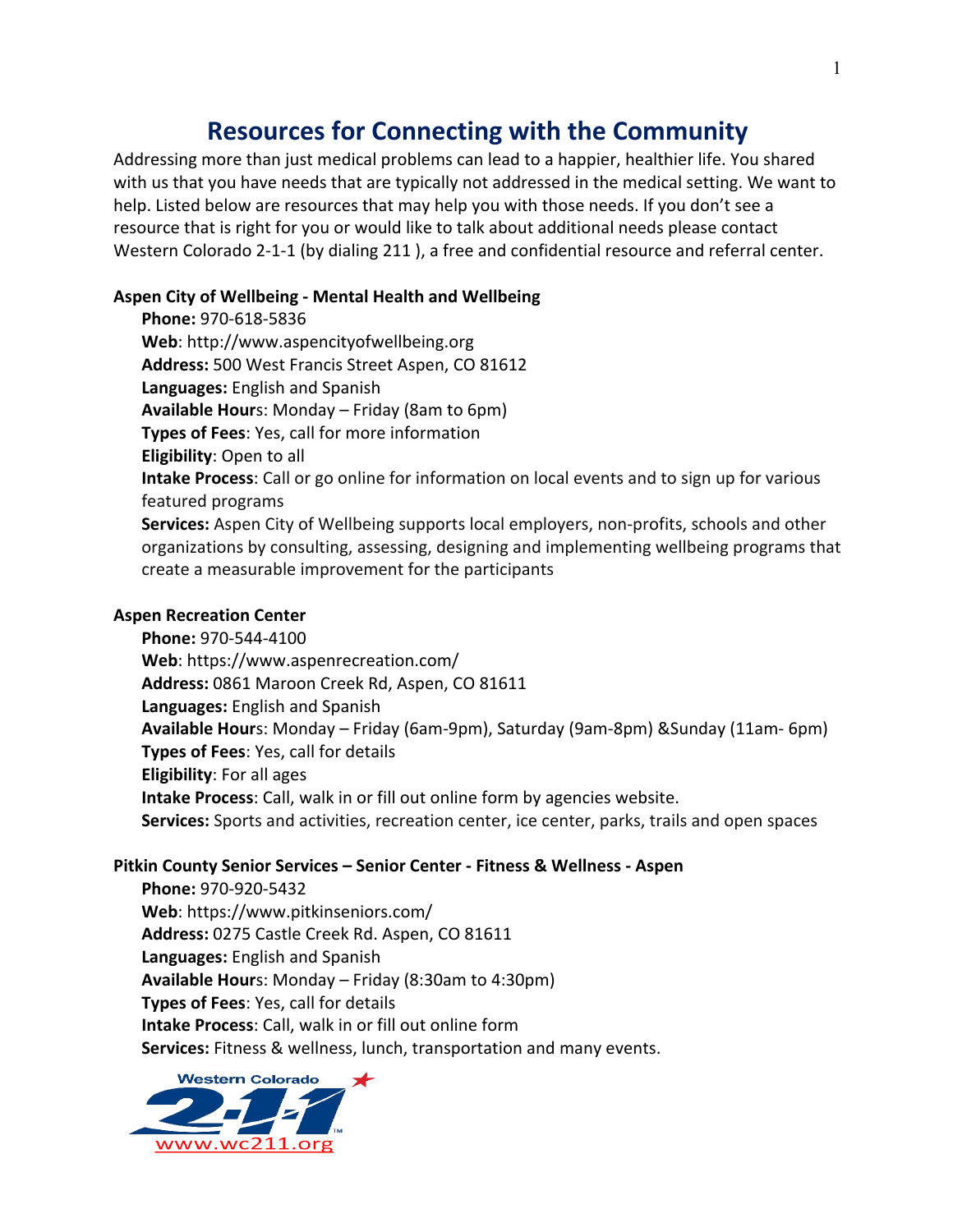#### **Aspen Library**

**Phone:** 970-429-1900 Web: https://pitcolib.org **Address:** 120 N Mill St, Aspen, CO 81611 **Languages:** English and Spanish **Available Hour**s: Monday – Thursday (9am to 8pm), Friday - Saturday (9am to 6pm) and Sunday (12pm to 6pm) **Types of Fees: Call for details Eligibility:** For all ages

#### **Basalt Library**

**Phone:** 970-927-4311 Web: https://www.basaltlibrary.org Address: 14 Midland Ave, Basalt, CO 81621 Languages: English and Spanish **Available Hour**s: Monday – Thursday (10am to 7pm), Friday - Saturday (10am to 5pm) and Sunday (12pm to 5pm) **Types of Fees: Call for details Eligibility:** For all ages

#### **Carbondale Parks & Recreation Center**

**Phone:** 970-510-1292 Web: https://www.basaltlibrary.org Address: 567 Colorado Ave, Carbondale, CO 81623 **Languages:** English **Available Hour**s: Monday – Friday (6am to 9pm), Saturday (8am to 5pm) and Sunday (10pm to 5pm) Hours vary in summer and winter **Types of Fees: Call for details Eligibility:** For all ages

#### **Carbondale Library**

**Phone:** 970-963-2889 Web: https://www.gcpld.org/about-us/branches/carbondale-branch-library Address: 320 Sopris Ave, Carbondale, CO 81623 **Languages:** English and Spanish Available Hours: Monday, Tuesday and Thursday (11am to 6pm), Wednesday (11am to 7pm) and Saturday (1pm to 5pm) **Types of Fees: Call for details Eligibility:** For all ages

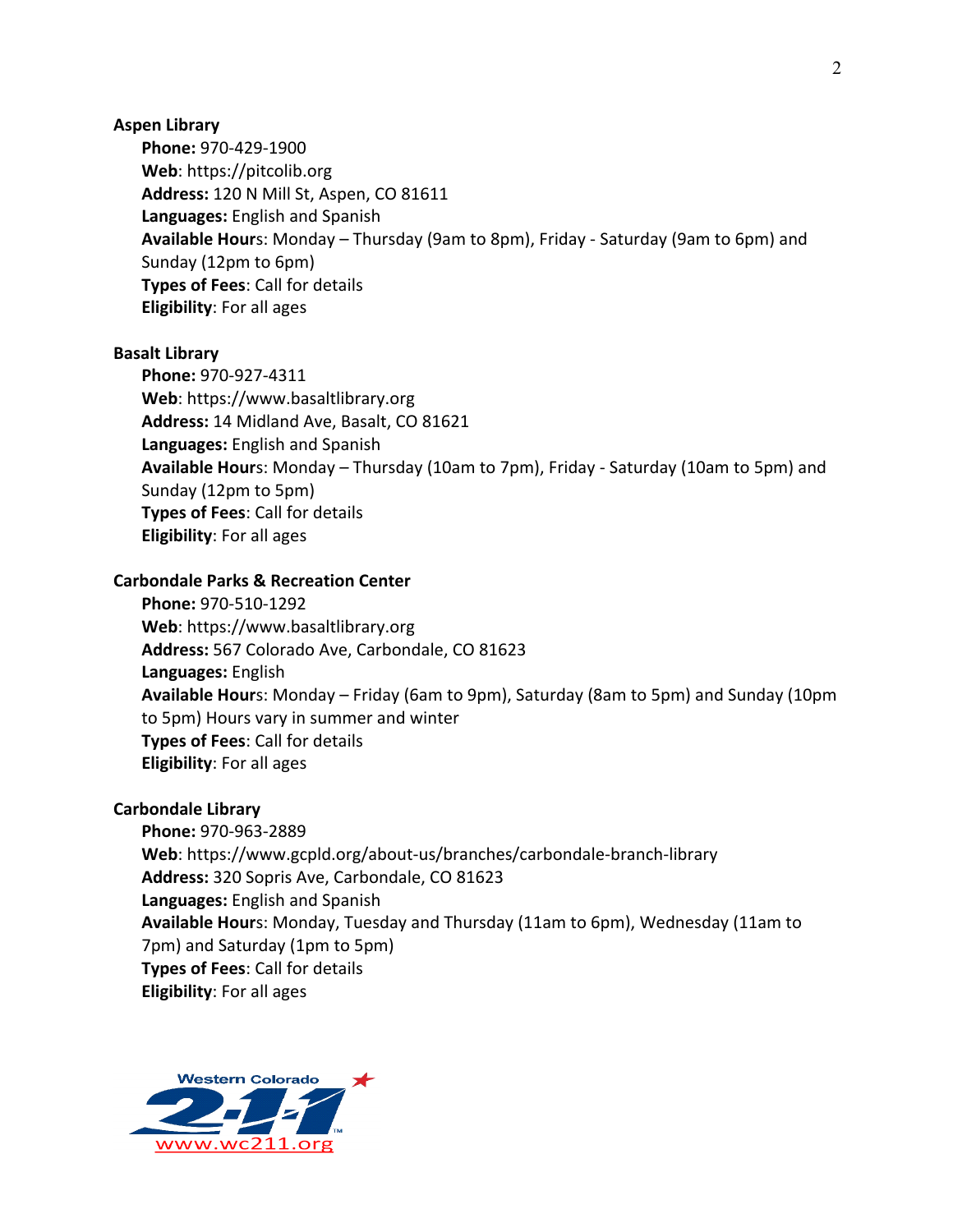#### **Glenwood Springs Parks & Recreation**

**Phone:** 970-384-6301 Web: http://www.glenwoodrec.com/ Address: 100 Wulfsohn Rd, Glenwood Springs, CO 81601 **Languages:** English and Spanish Available Hours: Monday - Friday (6am to 9pm), Saturday (9am to 5pm) and Sunday (11am to 5pm). **Types of Fees: Call for details Eligibility:** For all ages **Intake Process:** Call, walk in or fill out online form.

## **Glenwood Springs Library**

**Phone:** 970-945-5958 Web: https://www.gcpld.org/about-us/branches/glenwood-springs-branch-library Address: 815 Cooper Ave, Glenwood Springs, CO 81601. **Languages:** English and Spanish Available Hours: Monday, Tuesday and Thursday (11am to 6pm), Wednesday (11am to 7pm) and Saturday (1pm to 5pm) **Types of Fees: Call for details Eligibility:** For all ages **Intake Process:** Call, walk in or fill out online form

Here are other ideas that you may want to consider:

- Opportunities to volunteer
- Faith communities
- Talking with friends and/or family members that you trust
- Participating in community events

Need other ideas, please feel free to call Western Colorado 211 (just dial 211 and we will help). For those who might need other supports following are mental health and wellbeing resources.

## **Mind Springs Health - Mental Health Services**

**Phone:** -920-5555 (Aspen), 970-945-2583 (Glenwood Springs)/ 888-207- 4004 (Crisis Line) **Web**: http://www.mindspringshealth.org Address: 0405 Castle Creek Road, Suite 207 Aspen, CO 81611 6916 Highway 82 Glenwood Springs, CO 81601 **Languages:** English and Spanish **Available Hour**s: Administration: Monday – Friday (8am to 5pm) **Types of Fees**: Yes, call for more information **Eligibility:** Open to all ages **Intake Process:** Call or go online for information. **Services:** Full Spectrum of Mental Health, counseling for seniors.

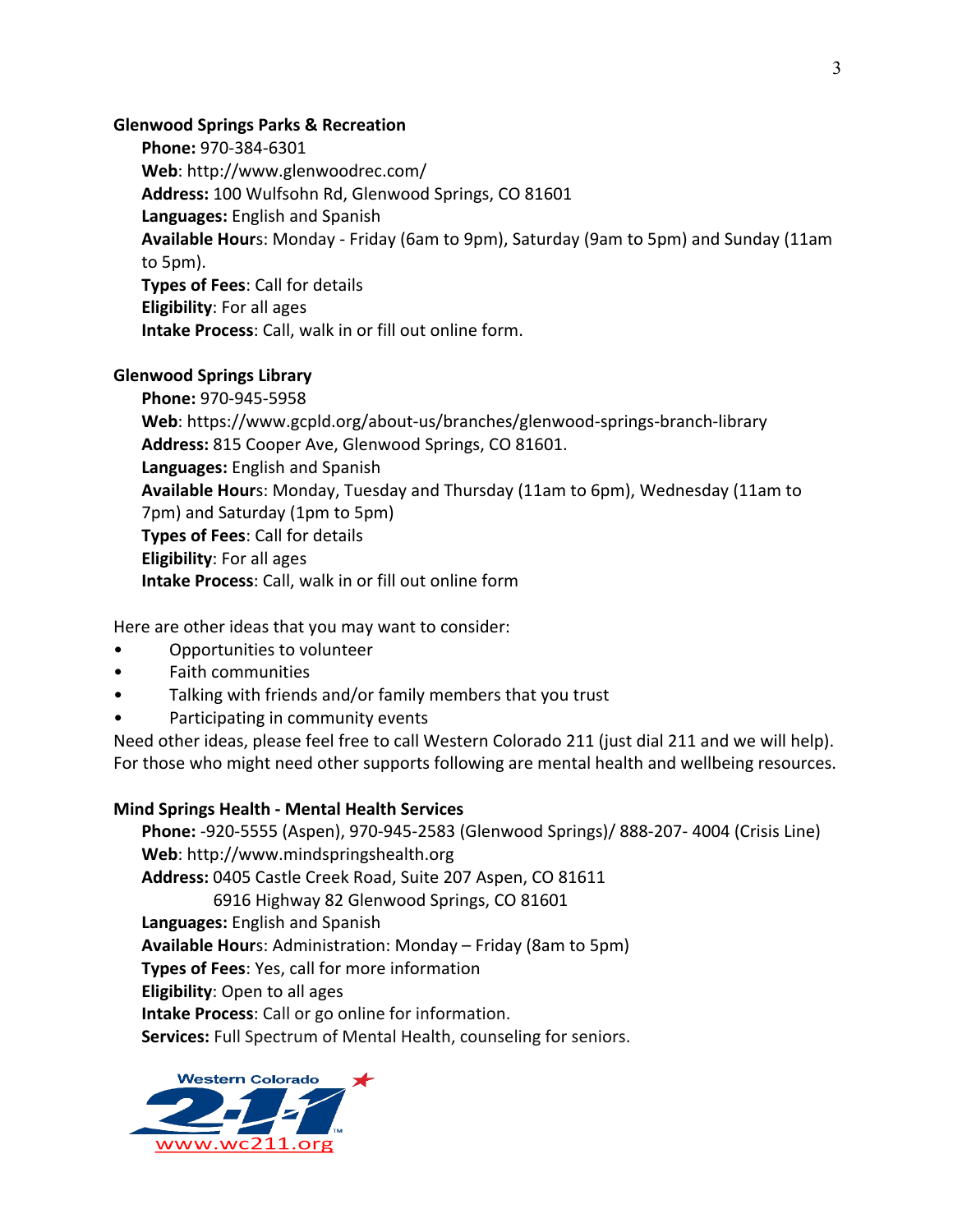#### **Alpine Springs Counseling Center**

Phone: 888-215-8940 / 970-945-7858 Web: http://www.alpinespringscounseling.com/ Address: 319 14th St, Glenwood Springs, CO 81601 Languages: English and Spanish **Available Hour**s: Monday-Friday (9am to 12pm/ 2pm to 8pm), Saturday and Sunday (9am to  $12$  pm $)$ **Eligibility:** Open to all, and accepts court ordered treatment clients. **Services:** Counseling for domestic violence.

## **Compass Counseling & Evaluation - Mental Health Services**

**Phone:** 970-945-9841 Web: http://www.compasscounselingevaluation.com Address: 1517 Blake Ave #203 Glenwood Springs, CO 81601 **Languages:** English **Available Hour**s: Administration: Monday – Friday (8am to 5pm) **Types of Fees**: Yes, call for more information **Eligibility:** Open to all **Intake Process:** Intake forms available in the website. **Services:** Mental Health Counseling Services Offered.

## **Therapeutic Riding - Wind walkers Equine Assisted Therapy and Learning Center**

**Phone:** 970-963-2909 Web: http://www.windwalkerstrc.org Address: 1030 County Road 102 Carbondale, CO 81623 **Languages:** English **Available Hour**s: Administration: Monday – Friday (8am to 5pm) **Types of Fees:** Yes, call for current fees **Eligibility:** Children and adults living with a disability and their families **Intake Process:** completed registration form. **Services:** Horse activities positively address a wide variety of conditions: physical, emotional, behavioral, social and educational.

Treatment Services, Pitkin County -Mind Springs Health